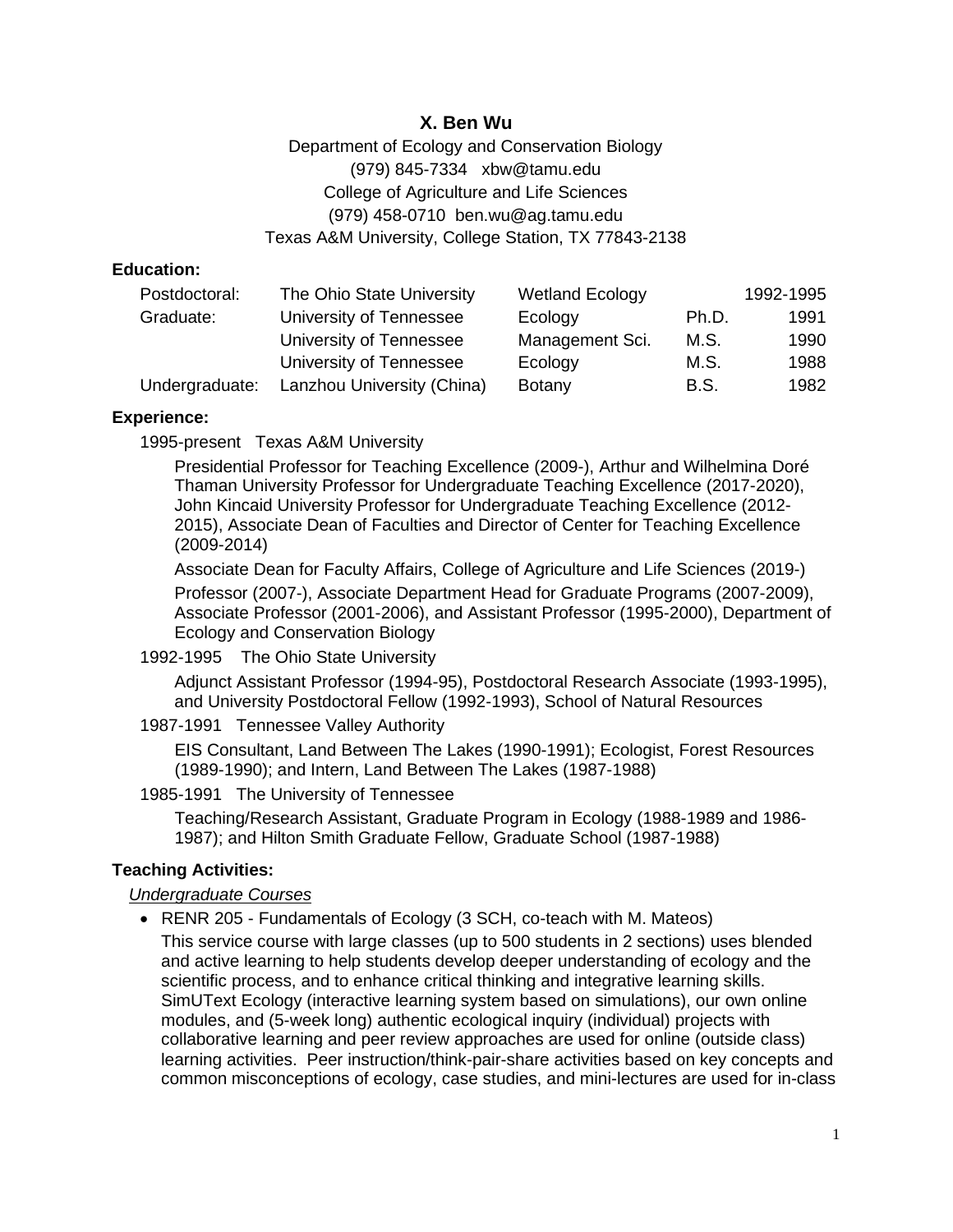learning activities. Frequent formative and summative assessments are used for and of learning. Taught since 1995. Over 9,800 students have taken this course.

• RENR 215 - Fundamentals of Ecology Laboratory (1 SCH)

Introduction to the general principles and inquiry process, sampling procedures and equipment, and data analysis and interpretation for field investigations of the biotic and abiotic components of ecosystems and their interactions. This field-oriented lab course is designed to emphasize hands-on experiences and ecological integration using active and collaborative learning and intensive writing approaches. Served as faculty coordinator in 1995-2005 and taught one section in 1995-1998.

# *Graduate Courses*

• ESSM 660 - Landscape Analysis and Modeling (3 SCH, both in-person and online sections)

Introduction to concepts and quantitative methods of spatial analysis and their applications. This blended course uses weekly lecture videos and online quizzes to develop conceptual understanding, extensive hands-on exercises on methods and software with real-world problems, online and in-class discussions of current literature, research projects based on students' own dissertation/thesis research, and project reports in journal manuscript format with peer review and revision. Taught since 1997 and had over 340 students in the course.

- RLEM 689 Landscape Ecology and Conservation (3 SCH) Introduction to landscape ecology and conservation and design lessons to bring current science to high school and undergraduate class. Taught in 2003-2006 for NSF-funded ITS Center for Teaching and Learning's "Landscape Ecology and Conservation" team.
- RLEM 681 Seminars (1 SCH) on: Quantitative Methods in Landscape Ecology; Spatial Simulation in Landscape Studies; and Ecological Restoration.

### *Graduate Student Program*

• Served as **chair/co-chair** for 35 graduate students (18 PhD and 18 Masters). *Current PhD students (4)* - Weiqian Gao (ECCB), Xavier Jaime (ECCB), Jenny Li (ECCB), Jose Mata (ECCB)

*Past PhD students (14)* - Jay Angerer (RLEM, grad. 2008), Edith Bai (RLEM, grad. 2007), Christopher Cheleuitte (RLEM, grad. 2011), Rusty Feagin (RLEM, grad. 2003), Orie Gilad (ZOOL, grad. 2006), Maria R Gutierrez (RLEM, grad. 2009), Feng Liu (RLEM, grad. 2007), Zeynep Okay (URSC, grad. 2004), Humberto Perotto (RLEM, grad. 2005), Paikho Rho (RLEM, grad. 2003), Denise Robledo (RLEM, grad. 2011), Reggie Romo (ESSM), Matt Simmons (RLEM, grad. 2007), Georgina Tena (ESSM), Yong Zhou (ESSM, grad. 2018)

*Current Masters students (1)* - Emily Monroe (ESSM)

*Past Masters students (17)* - Matt Berg (RLEM, grad. 2006), Jarrod Depew (RLEM, grad. 2004), Andrea Farley (RLEM, grad. 2000), Richard Harper (RLEM, grad. 2008), Chandra Heaton (RLEM, grad. 2001), Faisar Jihadi (RLEM, grad. 2009) , Emily Kelsch (MNRD, grad. 2011), Michael Margo (RLEM, grad. 2006), Megna Murali (ESSM, grad. 2018), Hall Parrott (MNRD), Eric Redeker (RLEM, grad. 1998), Xiaolian Ren (ELEN, grad. 1999), Stacy VanStipdonk (RLEM, grad. 1996), Erin Wiedower (RLEM, grad. 2008), Andy Wilcox (MNRD, grad. 2011), Shiping Xiong (RLEM, grad. 2000), Chen Yue (RLEM, grad. 2007)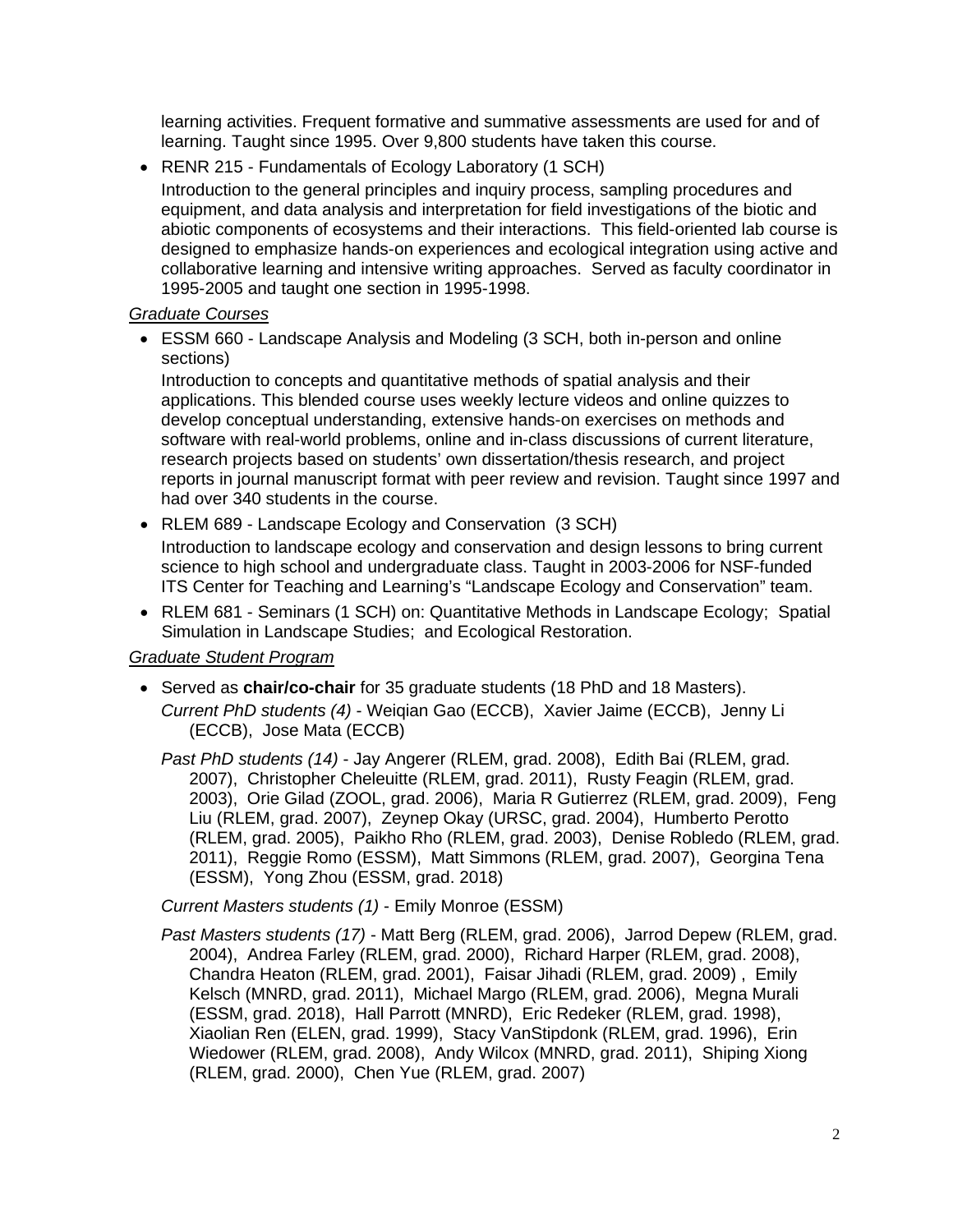• Served as a **committee member** for 109 graduate students (69 PhD and 40 Masters).

*Current PhD students (9) -* Andrew Evans (GEOG), Mengqu Han (GEOG), Jiyeon Kim (WFSC), Meng Liu (ECCB), Mickey Parker (WFSC), Jordan Rogan (WFSC), Matthew Sifuentes (ESSM), Brody Teare (MEPS), Matthew Wolfe (MEPS).

*Past PhD students (60):* Mohammad Al-Hamad (RLEM), Mohammad Al-Rabab'ah (FORS), Dianna Alsup (GEOG), Chris Appelt (WFSC), Caroline Arantes (WFSC), Joao Azevedo (FORS), Kristen Baum (ENTO), Russell Blessing (LAUP), Erin Buchholtz (WFSC), Ivan Castro-Arellano (WFSC), Pei-yu Chen (FORS), Kristina Chyn (WFSC), Ricardo Colon (ESSM), April Conkey (WFSC), Diana Cride (WFSC), Gage Dayton (WFSC), Buren Defee (LAUP), Steve DeMaso (WFSC), Rosemary Dwight (GEOG), Will Flatley (GEOG), Jose Franco (ESSM), Justin French (WFSC), Carlos Gonzalez (WFSC), Edith Gonzalez (WFSC), Daniel Kim (WFSC), Daehyun Kim (GEOG), Mike Kjelland (WFSC), Nianwei Ku (ESSM), Maria Lazo (EPSY), Maggie Mieres (WFSC), Katherine Miller (TAMUK), William Mobley (LAUP), Muge Mutlu (ESSM), Lana Narine (ESSM), Joungim Park (LAUP), Brian Pierce (WFSC), Rob Powell (WFSC), Mike Rader (WFSC), Charles Randel (WFSC), Dawn Sherry (WFSC), Rachel Short (ESSM), Ramesh Sivanpillai (FORS), Troy Sparks (WFSC), Mridula Srinivasan (WFSC), Revin Stoker (FORS), Chris Stokes (RLEM), Sherry Sultenfuss (ESSM), Soner Tarim (WFSC), Johann Thorsson (ESSM), Mathias Tobler (WFSC), Dirac Twidwell (ESSM), John Waldron (GEOG), Rose Wang (ESSM), Runzi Wang (LAUP), Yong Wang (SCSC), Ronald Weeks (ENTO), Amy Williams (FORS), Robin Witten-O'Brien (WFSC), Cynthia Wright (ESSM), Bo Yang (LAUP), Kaiguang Zhao (ESSM).

*Current Masters students (1)* - Zach Johnson (WFSC).

*Past Masters students (39)* - Eric Almquist (FORS), Cinda Bonds (FORS), Andrew Bridges (WFSC), Kirby Calhoun (WFSC), Robert Caveny (WFSC), Karen Cummins (RLEM), Gage Dayton (WFSC), Michael Denman (GEOG), Craig Faulhaber (WFSC), Faith Ferreri (ESSM), Yige Gao (GEOG), Stephanie George (WFSC), Julie Groce (WFSC), Ruisi Guo (LAUP), Jennifer Hadley (FORS), Alison Hanson (GEOG), Bryan Harris (GEOG), Paige Hill (WFSC), Paul Johnson (LAUP), Jiyeon Kim (WFSC), Cathy Kobylinski (SCSC), Jing Lei (LAUP), Trent Martin (WFSC), Bryan Mason (Anthropology), Kelsey Neam (WFSC), Humberto Perotto (FORS), Dave Reeves (Water Management), Valerie Reiss (EDCI), Erik Schmude (WFSC), Tarisha Smith (WFSC), Xueqi Song (LAUP), James Stephenson II (WFSC), Amanda Subalusky (WFSC), Geoffrey Tarbox (ESSM), Matthew Vaughan (GEOG), Beau Willsey (WFSC), Noel Wright (FORS), Megan Young (WFSC), Yixun Zhang (LAUP), Rui Zhu (LAUP).

### **Funding:**

*Acquired over \$22,847,000 research funds (over 94% external) as PI or co-PI; directly responsible for directing over \$5,585,000 of these funds.*

- Enhancing Livestock Production from Rangelands in the Great Plains, USDA-NIFA, \$9,994,340, 2019-2024, co-PI.
- Designing an infrastructure and sustainable learning community for integrating datacentric teaching resources in undergraduate biology education, NSF RCN-UBE, \$49,965, 2017-2019, co-PI.
- Ecosystem assessment and restoration at the Memorial Park". Memorial Park Conservancy, \$90,000, 2017-19, co-PI.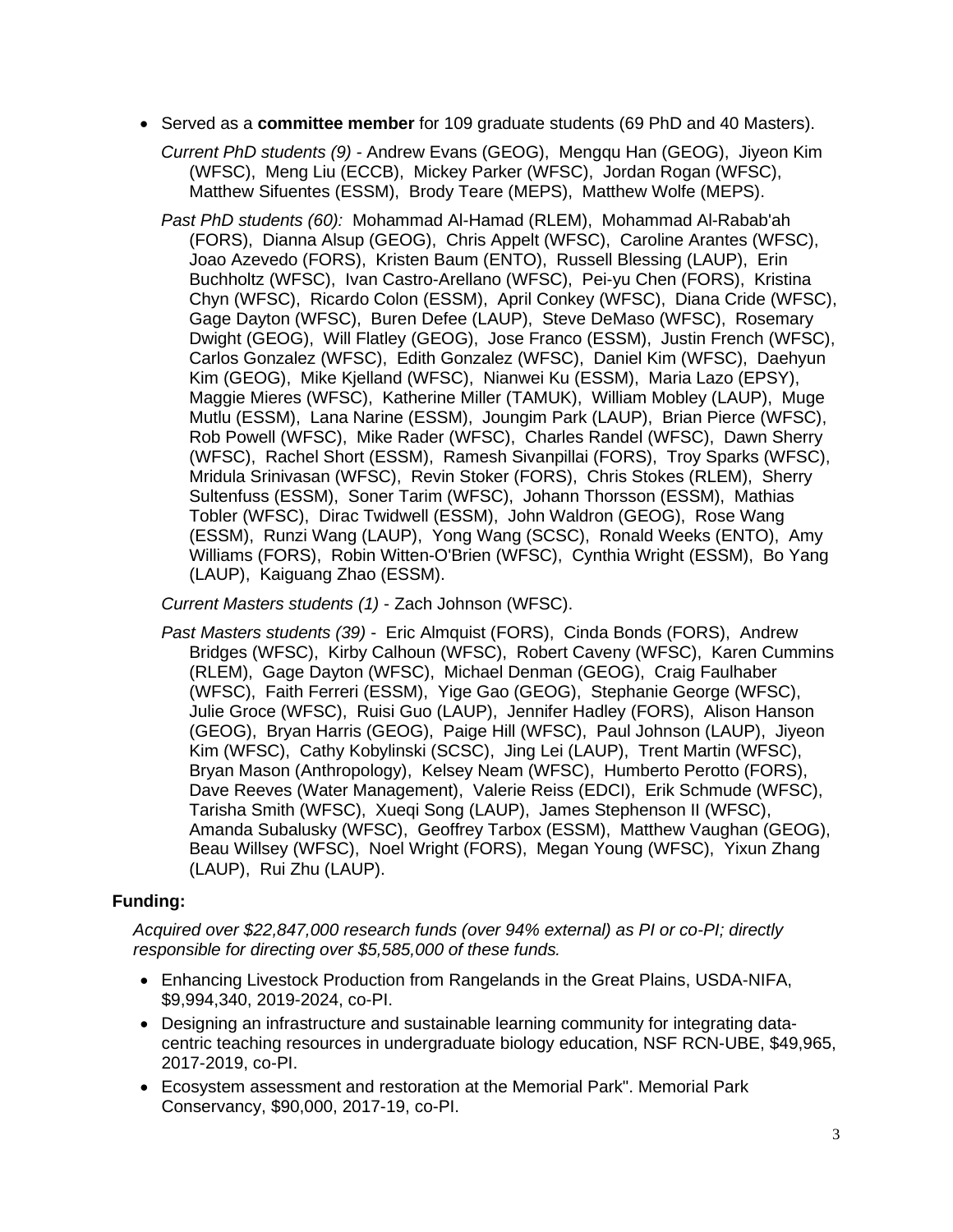- Innovative Pedagogy Grant, TAMU Instructional Technology Services, \$10,000, 2017, PI.
- Math Virtual Learning Center, TAMU Tier-One Program, \$300,000, 2016-2019, co-PI.
- Developing ground penetrating radar (GPR) for enhanced root and soil organic carbon imaging: Optimizing bioenergy crop adaptation and agro-ecosystem services, DoE, \$4,600,000, 2015-2019, co-PI.
- High throughput phenotyping early stage root bulking in cassava using ground penetrating radar, NSF, \$2,490,232, 2015-2018, co-PI.
- Enhancing blended and active learning in a large ecology course, Texas A&M University, \$75,000, 2015-2016, PI.
- Virtual Ecological Inquiry (VEI) A virtual environment for inquiry-based learning and education research, NSF CCLI/TUSE, \$199,950, 2010-2014, PI.
- Develop and implement an effective process for peer review of teaching, Texas A&M University, \$105,000, 2010-2013, PI.
- Sustaining rangelands in the Southern Great Plains in the 21st century: Adapting to and mitigating for climate change (planning grant), USDA-AFRI, \$50,000, 2010-2011, co-PI.
- A graduate program in forest resources: Developing integrated expertise in forest resource, conservation, and restoration, USDA-AFRI, \$340,000, 2009-2014, co-PI.
- Enhancing the teaching capacity of urban forestry program at Southern University and A&M College, USDA-CSREES, \$200,000, 2008-2010, co-PI.
- Strengthening educational capacities in geospatial science and technology for agricultural and natural resources management, USDA-CSREES, \$290,000, 2008-2010, co-PI.
- Development of data-based validation framework for state-and-transition models, USDA-CSREES, \$464,000, 2007-2010, co-PI.
- Geospatial ecosystem management program, USDA-HSI, \$240,000, 2007-2009, co-PI.
- Building a research bridge between an HSI and a land-grant university for doctoral studies in environmental science, USDA-CSREES, \$300,000, 2005-2007, co-PI.
- Integrating science, education and IT in a cross-cultural setting, NSF, \$89,192, 2004-2007; co-PI.
- Landscape Ecology and Ecological implementations of hydrologic restoration of Bahia Grande wetlands, US Fish and Wildlife Service, \$180,000, 2004-2006, co-PI.
- Landscape Ecology and Conservation, a project of NSF-funded Information Technology in Science (ITS) Center for Teaching and Learning, \$230,000, 2003-2007, PI.
- Cultural impacts on IT-based science education, Texas A&M University, \$25,000, 2003- 2004, co-PI.
- Restoring resaca wetlands and associated wet prairie habitats at Palo Alto Battlefield National Historic Site, US National Park Service, \$115,414, 2002-2006. co-PI.
- Developing effective approaches for riparian forested wetland restoration, City of Garland, \$107,542, 2002-2004, PI.
- Scaling soil C and N storage in a changing savanna parkland landscape: Spatial structure, prediction and uncertainty assessment, NSF, \$398,000, 2001-2005, PI.
- Landscape changes as related to Rio Grande wild turkey production and survival in the Edwards Plateau, Texas Parks and Wildlife Department, \$826,000, 2000-2007, co-PI.
- Landscape changes as related to mourning dove call-counts along routes in Texas, Texas Parks and Wildlife Department, \$188,600, 2000-2003, co-PI.
- Develop web-based distance education methods for two large ecology courses, College of Agriculture and Life Sciences, Texas A&M University, \$4,200, 2000, PI.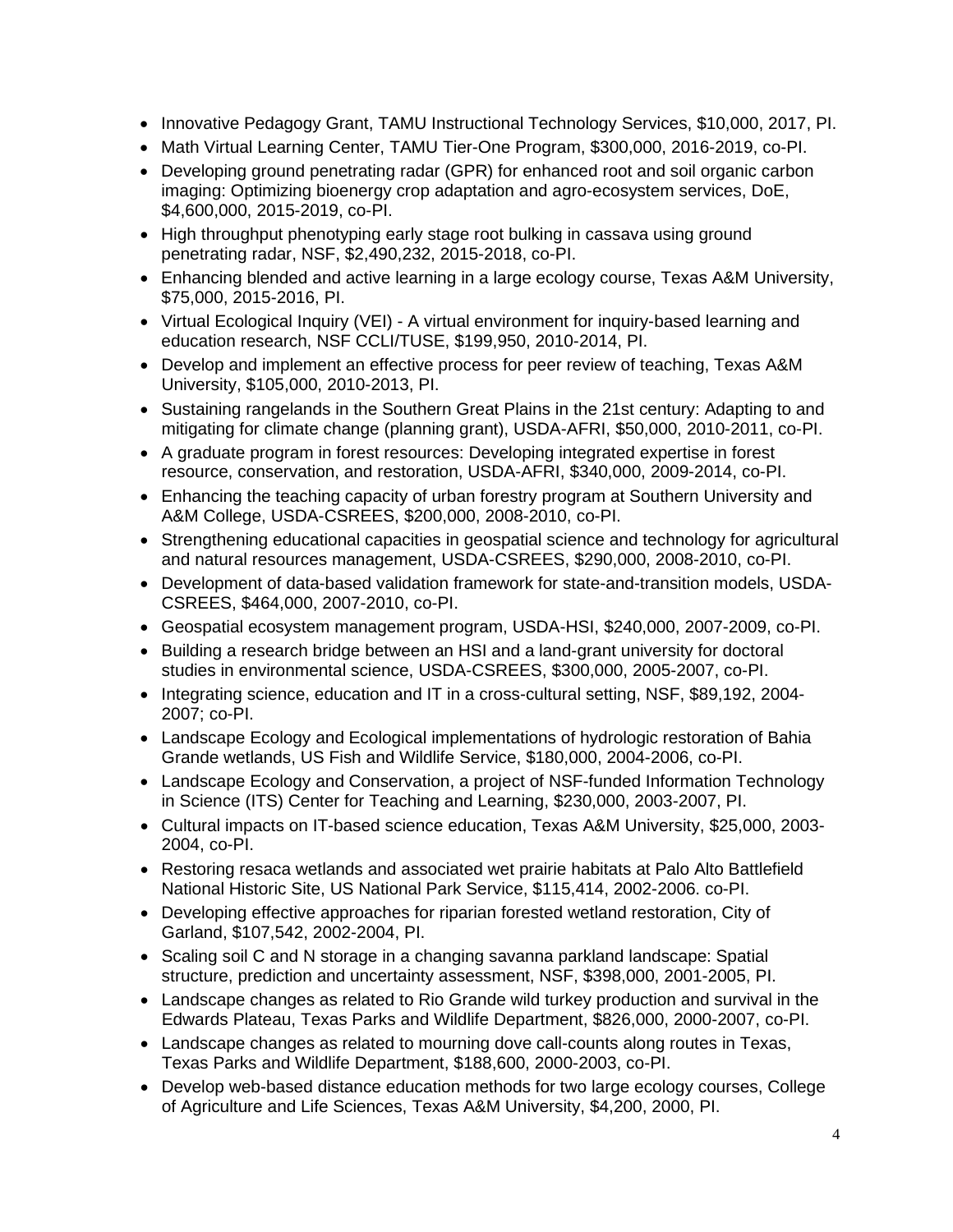- Landscape changes related to scaled quail habitat in Texas, Texas Parks and Wildlife Department, \$40,000, 1998-2000, PI.
- Landscape change in lesser prairie chicken habitat in the Texas Panhandle, Texas Parks and Wildlife Department, \$40,000, 1997-99, PI.
- Testing and improvement of predictive models for rare plants on highway rights-of-way, Texas Department of Transportation, \$42,083, 1997-99, PI.
- Effect of spatial vegetation patterns on water yield from Edwards Plateau rangeland, Texas Agriculture Experiment Station, \$39,000, 1996-97, PI.
- Rare plants on highway rights-of-way: distribution, ecological requirements and GISbased predictive models, Texas Department of Transportation, \$154,000, 1995-97, co-PI.
- Development of a decision support system for forest resource management and environmental assessment", Tennessee Valley Authority, \$10,000, 1992-93, PI.

### **Publications:**

- Li W, Hooper D, Wu L, Bakker J, Gianuca A, Wu XB, Taube F, Wang C, Bai Y. 2021. Grazing regime alters plant community structure via patch-scale diversity in semiarid grasslands, *Ecosphere*, 12.6: e03547. doi:10.1002/ecs2.3547.
- Li Z, Angerer JP, Wu XB. 2021. Temporal patterns of large wildfires and their burn severity in rangelands of western United States. *Geophysical Research Letters*, 48, e2020GL091636. doi:10.1029/2020GL091636.
- Wilcox BP, Fuhlendorf SD, Walker JW, Twidwell D, Wu XB, Goodman LE, Treadwell M, Birt A. 2021. Saving Imperiled Grassland Biomes by Recoupling Fire and Grazing: A Case Study from the Great Plains. *Frontiers in Ecology and the Environment*, in press.
- Wu XB, Sandoval C, Knight SL, Jaime XA, Macik M, Schielack JF. 2021. Web-based authentic inquiry experiences in large introductory classes consistently associated with significant learning gains for all students. *International Journal of STEM Education*, 8, 31. doi10.1186/s40594-021-00290-3.
- Kim J, Popescu SC, Lopez RR, Wu XB, Silvy NJ. 2020. Vegetation mapping of No Name Key, Florida using lidar and multispectral remote sensing. *International Journal of Remote Sensing* 41.24: 9469-9506. doi:10.1080/01431161.2020.1800125.
- Cheleuitte-Nieves C, Perotto-Baldivieso HL, Wu XB, Cooper SM. 2020. Environmental and landscape influences on the spatial and temporal distribution of a cattle herd in a South Texas rangeland. *Ecological Processes* 9:39. doi:10.1186/s13717-020-00245-6.
- Jin B, Sun G, Zhang Y, Zou M, Ni X, Luo K, Zhang X, Cheng H, Li F, Wu XB. 2019. Goat track networks facilitate efficiency in movement and foraging. *Landscape Ecology* 34:2033– 2044. doi:10.1007/s10980-019-00877-w.
- Miller KS, Brennan LA, Perotto-Baldivieso HL, Hernandez F, Grahmann ED, Okay AZ, Wu XB, Peterson M, Hannusch H, Mata J, Robles J, Shedd T. 2019. Correlates of habitat fragmentation and northern bobwhite abundance in the Gulf Prairie Landscape Conservation Cooperative. *Journal of Fish and Wildlife Management*. 10:3-18. doi:10.3996/112017-JFWM-094.
- Zhou Y, Boutton TW, Wu XB. 2019. A Three-Dimensional Assessment of Soil  $δ<sup>13</sup>C$  in a Subtropical Savanna: Implications for Vegetation Change and Soil Carbon Dynamics. *Soil Systems* 3(4), 73. doi:10.3390/soilsystems3040073.
- Cheleuitte-Nieves C, Perotto-Baldivieso HL, Wu XB, Cooper SM. 2018. Association patterns reveal congregation-dispersal dynamics among cattle in South Texas rangelands, USA. *Ecological Processes* 7:29. doi:10.1186/s13717-018-0141-9.
- Zhou Y, Boutton TW, Wu XB. 2018. Soil C:N:P stoichiometry responds to vegetation change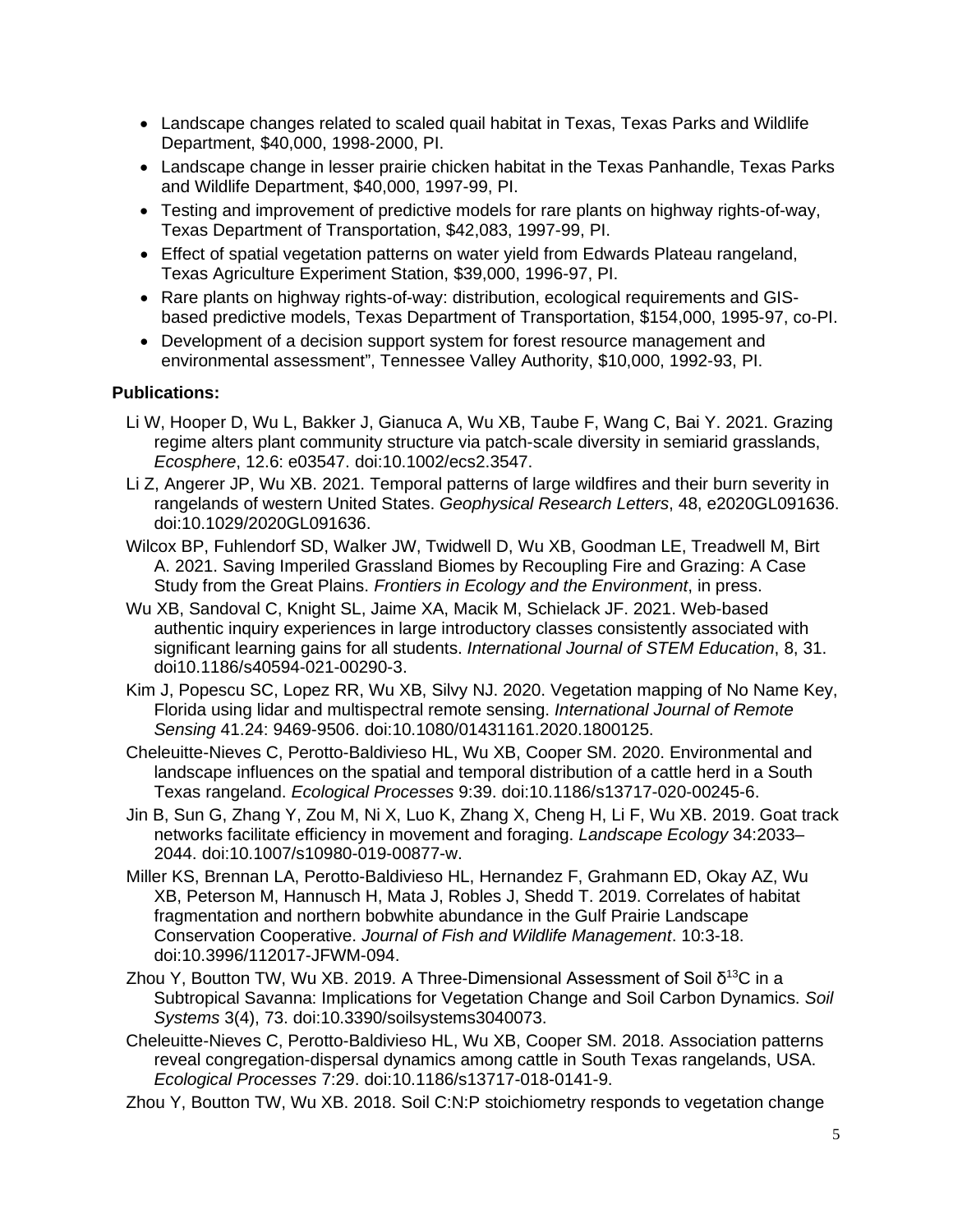from grassland to woodland. *Biogeochemistry* doi:10.1007/s10533-018-0495-1.

- Zhou Y, Boutton TW, Wu XB. 2018. Woody plant encroachment amplifies spatial heterogeneity of soil phosphorus to considerable depth. *Ecology* 99:136–147.
- Zhou Y, Boutton TW, Wu XB. 2018. Soil phosphorus does not keep pace with soil carbon and nitrogen accumulation following woody encroachment. *Global Change Biology* 24(5):1992- 2007.
- Zhou Y, Boutton TW, Wu XB, Wright C, Dion A. 2018. Rooting strategies in a subtropical savanna: a landscape-scale three-dimensional assessment. *Oecologia* 186(4):1127–1135.
- Zhou Y, Mushinski RM, Hyodo A, Wu XB, Boutton TW. 2018. Vegetation change alters soil profile δ15N at the landscape scale. *Soil Biology & Biochemistry* 119:110-120.
- Bonner KM, Fleming-Davies AE, Grayson KL, Hale AN, Wu XB, Donovan S. 2017. Bringing research data to the ecology classroom through a QUBES faculty mentoring network. *Teaching Issues and Experiments in Ecology* 13: http://tiee.esa.org/vol/v13/issues/commentary.html.
- Zhou Y, Boutton TW, Wu XB. 2017. Soil carbon response to woody plant encroachment: Importance of spatial heterogeneity and deep soil storage. *Journal of Ecology* 105(6):1738-1749.
- Zhou Y, Boutton TW, Wu XB, Yang C. 2017. Spatial heterogeneity of subsurface soil texture drives landscape-scale patterns of woody patches in a subtropical savanna. *Landscape Ecology* 32(4):915–929.
- González Afanador E, Kjelland ME, Wu XB, Wilkins N, Grant WE. 2016. Ownership property size, landscape structure, and spatial relationships in the Edwards Plateau of Texas (USA): landscape scale habitat management implications. *Environment Systems and Decisions* 36(3):310–328.
- Jin B, Sun G, Zhang Y, Zou M, Ni X, Luo K, Zhang X, Cheng H, Li F, Wu XB. 2016. Livestock tracks transform resource distribution on terracette landscapes of the Loess Plateau. *Ecosphere* 7(3):e01337. 10.1002/ecs2.1337.
- Williamson JC, Bestelmeyer BT, McClaran MP, Robinett D, Briske DD, Wu XB, Fernandez-Gimenez M. 2016. Can ecological land classification increase the utility of long-term monitoring data? *Ecological Indicators* 69:657–666.
- Wu XB, Knight SL, Schielack JF, Robledo DC, Jaime XA, Peterson CA, Griffing LR. 2016. Authentic ecological inquiries using BearCam archives. *CourseSource* doi:10.24918/cs.2016.22.
- Rho P, Wu XB, Smeins FE, Silvy NJ, Peterson MJ. 2015 Regional land cover patterns, changes and potential relationships with scaled quail (Callipepla squamata) abundance. *Journal of Ecology and Environment* 38(2):185-193.
- Li W, Zhan S, Lan Z, Wu XB, Bai Y. 2015. Scale-dependent patterns and mechanisms of grazing-induced biodiversity loss: Evidence from a field manipulation experiment in semiarid steppe. *Landscape Ecology* 30:1751-1765.
- DeMaso SJ, Hernandez F, Brennan LA, Silvy NJ, Grant WE, Wu XB, Bryant FC. 2014. Shortand Long-Term Influence of Brush Canopy Cover on Northern Bobwhite Demography in Southern Texas. *Rangeland Ecology and Management* 67:99–106.
- Webb AM, Knight SL, Wu XB, Schielack JF. 2014. Teaching science with web-based inquiry projects: An exploratory investigation. *International Journal of Virtual and Personal Learning Environments* 5(2):57-68.
- Ansley RJ, Mirik M, Heaton CB, Wu XB. 2013. Woody cover and grass production in a mesquite savanna: geospatial relationships and precipitation. Rangeland Ecology and Management 66:621–633.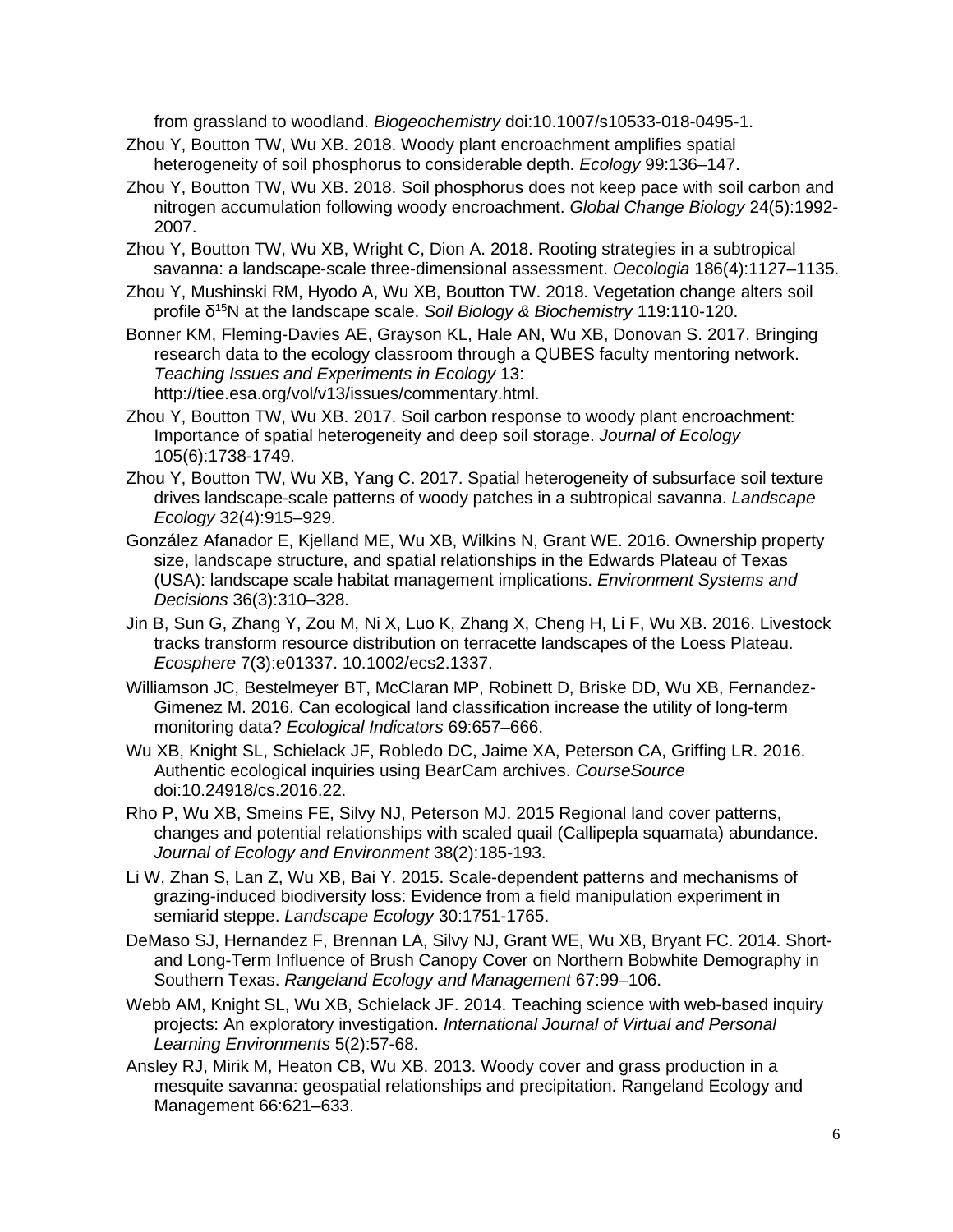- Bagchi S, Briske DD, Bestelmeyer BT, Wu XB. 2013. Assessing resilience and state-transition models with historical records of cheatgrass *Bromus tectorum* invasion in North American sagebrush-steppe. Journal of Applied Ecology 50(5):1131-1141.
- Gilad O, Wu XB, Armstrong F. 2013. Assessing the feasibility for reintroducing desert bighorn sheep to Guadalupe Mountains National Park: Habitat, migration corridors and challenges. *Applied Geography* 41:96-104.
- Bai E, Boutton TW, Liu F, Wu XB, Archer SR. 2013. <sup>15</sup>N isoscapes in a subtropical savanna parkland: spatial-temporal perspectives. *Ecosphere* 4(1):4. http://dx.doi:10.1890/ES12- 00187.1
- Liu F, Archer SR, Gelwick F, Bai E, Boutton TW, Wu XB. 2013. Woody plant encroachment into grasslands: Spatial patterns of functional group distribution and community development. *PLoS ONE* 8(12): e84364.
- Bagchi S, Briske DD, Wu XB, Mcclaran MP, Bestelmeyer BT, Fernández-Giménez ME. 2012. Empirical assessment of state-and-transition models with a long-term vegetation record from the Sonoran Desert. *Ecological Applications* 22(2):400–411.
- Bai E, Boutton TW, Liu F, Wu XB, Hallmark CT, Archer SR. 2012. Spatial variation of soil δ<sup>13</sup>C and its relation to carbon input and soil texture in a subtropical lowland woodland. *Soil Biology & Biochemistry* 44:102-112.
- Bai E, Boutton TW, Liu F, Wu XB, Archer SR, 2012. Spatial patterns of soil δ<sup>13</sup>C reveal grassland-to-woodland successional processes. Organic Geochemistry 42:1512–1518.
- Fowler DA, Matthews PR, Schielack JF, Webb RC, Wu XB. 2012. The power of inquiry as a way of learning in undergraduate education at a large research university, In: Lee VS. (Ed.) *The Power of Inquiry as a Way of Learning in Undergraduate Education*. Jossey-Bass, San Francisco, CA.
- Liu F, Wu XB, Bai E, Boutton TW, Archer SR. 2012. Impact of woody proliferation on soil carbon in subtropical savanna: Spatial distribution, uncertainty and sampling strategy. In: Han X, Wu Y (Eds) *Ecological Vision: Challenge, Response and Strategy*. Higher Education Press, Beijing.
- Simmons ME, Wu XB, Whisenant SG. 2012. Responses of pioneer and later-successional plant assemblages to created microtopographic variation and soil treatments in riparian forest restoration. *Restoration Ecology* 20(3):291–425.
- Wu XB, Griffing L, Herbert B, Acheson G, Knight SL. 2012. Bridging current science and classrooms: The learning community perspective. In: Schielack JF, Knight SL. (Eds) *An Information Technology-based Learning Ecology Model to Promote Science Education Leadership*. Teachers College Press, New York, NY.
- Bestelmeyer BT, Wu XB, Brown JR, Fuhlendorf SD, Fults GA. 2011. A landscape approach to rangeland conservation practices. pp 337-370 in *Conservation Benefits of Rangeland Practices: Assessment, Recommendations, and Knowledge Gaps*. United States Department of Agriculture, Natural Resources Conservation Service, Washington, DC.
- DeMaso SJ, Hernández F, Brennan LA, Silvy NJ, Grant WE, Wu XB. 2011. A population model to simulate northern bobwhite population dynamics in southern Texas. *Journal of Wildlife Management* 75(2):319–332.
- Knapp CN, Fernández-Giménez ME, Briske DD, Bestelmeyer BT, Wu XB. 2011. An assessment of state-and-transition models: Perceptions following two decades of development and implementation. *Rangeland Ecology & Management* 64(6):598-606.
- Liu F, Wu XB, Bai E, Boutton TW, Archer SR. 2011. Quantifying soil organic carbon in complex landscapes: An example of grassland undergoing encroachment of woody plants. *Global Change Biology* 17:1119–1129.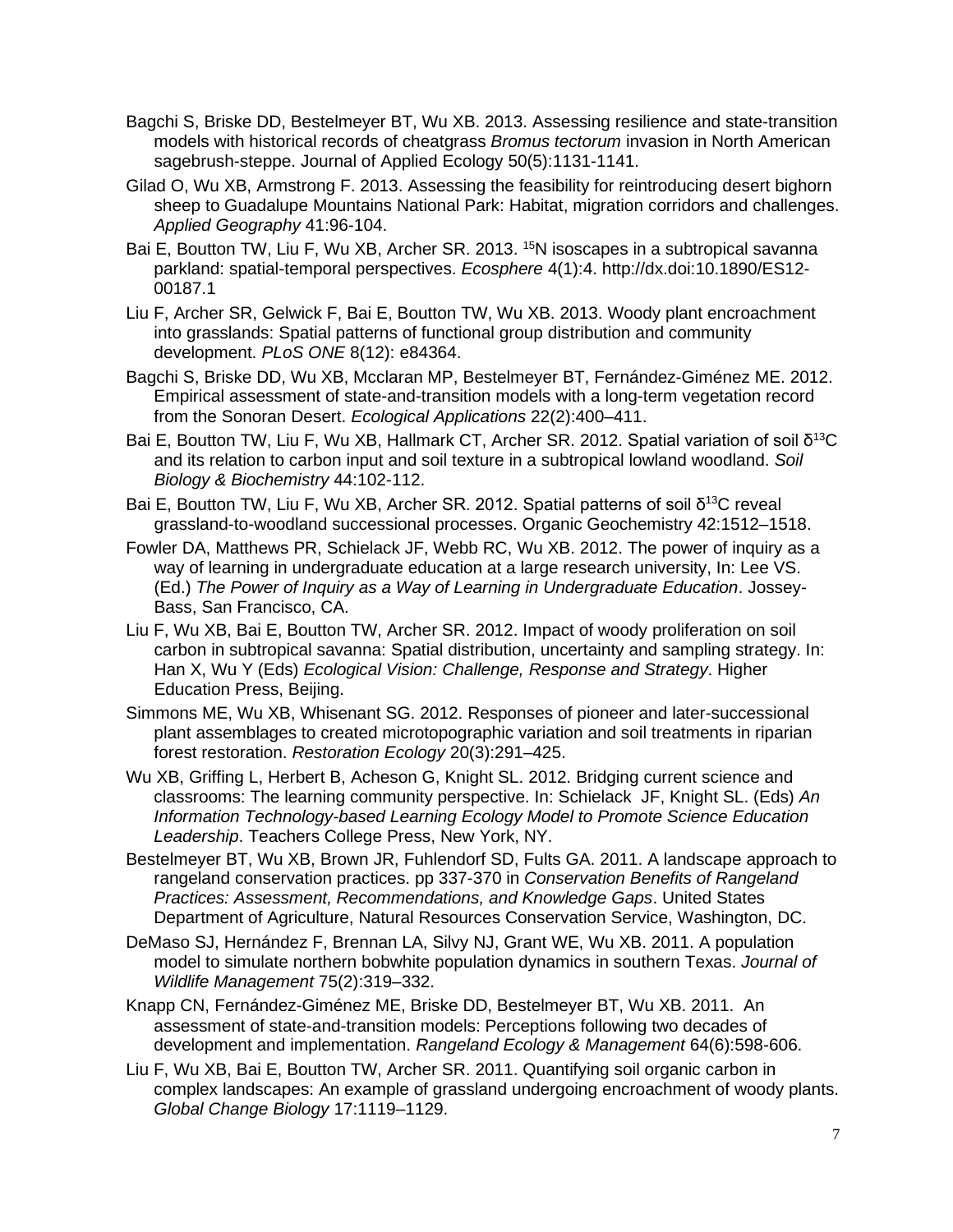- Perotto-Baldivieso HL, Wu XB, Peterson MJ, Smeins FE, Silvy NJ, Schwertner TW. 2011. Flooding-induced landscape changes along dendritic stream networks and implications for wildlife habitat. *Landscape and Urban Planning* 99:115–122.
- Simmons ME, Wu XB, Whisenant SG. 2011. Plant and soil responses to created microtopography and soil treatments in bottom land hardwood forest restoration. *Restoration Ecology* 19(1):136-146.
- Liu F, Wu XB, Bai E, Boutton TW, Archer SR. 2010. Spatial scaling of ecosystem C and N in a subtropical savanna landscape. *Global Change Biology* 16:2213–2223.
- Parker AF, Owens PR, Libohova Z, Wu XB, Wilding LP, Archer SR. 2010. Use of terrain attributes as a tool to explore the interaction of vertic soils and surface hydrology in South Texas playa wetland systems. *Journal of Arid Environments* 74:1487-1493.
- Bai E, Boutton TW, Liu F, Wu XB, Archer SR, Hallmark CT. 2009. Spatial variation of the stable nitrogen isotope ratio of woody plants along a topoedaphic gradient in a subtropical savanna. *Oecologia* 159:493–503.
- Bai E, Boutton TW, Wu XB, Liu F, Archer SR. 2009. Landscape-scale vegetation dynamics inferred from spatial patterns of soil δ13C in a subtropical savanna parkland. *Journal of Geophysical Research* 114, G01019, doi:10.1029/2008JG000839.
- Han X, Owens K, Wu XB, Wu J, Huang J. 2009. The Grasslands of Inner Mongolia: A Special Feature. *Rangeland Ecology & Management* 62(4):303-304.
- Song L, Li FM, Fan XW, Xiong YC, Wang WQ, Wu XB, Turner NC. 2009. Soil water availability and plant competition affect the yield of spring wheat. *European Journal of Agronomy* 31(1):51-60.
- Azevedo JC, Wu XB, Messina MG, JR Williams, Fisher RF. 2008. The role of the Sustainable Forestry Initiative in forest landscape changes in Texas, USA. p. 273-296 In Laforteza R, Chen J, Sanesi G, Crow TR (Eds) *Patterns and Processes in Forested Landscapes: Multiple Use and Sustainable Management*. Springer.
- Bai E, Boutton TW, Liu F, Wu XB, Archer SR. 2008. Variation in woody plant δ13C along a topoedaphic gradient in a subtropical savanna parkland. *Oecologia* 156:479–489.
- Middleton BA, Wu XB. 2008. Landscape pattern of seed banks and anthropogenic impacts in forested wetlands of the northern Mississippi River Alluvial Valley. *Ecoscience* 15:231-240.
- Simmons ME, Wu XB, Knight SL, Lopez RR. 2008. Assessing the influence of field- and GISbased inquiry on student attitude and conceptual knowledge in an undergraduate ecology lab. *CBE-Life Sciences Education* 7:338-345.
- Sivanpillai R, Wu XB, Srinivasan R, Smith CT, Messina MG. 2008. Comparative analyses of East Texas forest cover maps generated from Landsat and AVHRR data. *GeoJournal* 71(4):211-220.
- Feagin RA, Wu XB. 2007. The spatial patterns of functional groups and successional direction in a coastal dune community. *Rangeland Ecology and Management* 60(4):417-425.
- Feagin RA, Wu XB, Feagin T. 2007. Edge effects in lacunarity analysis. *Ecological Modelling* 201:262-268.
- Kjelland ME, Kreuter UP, Clendenin GA, Wilkins RN, Wu XB, Afanador EG, Grant WE.2007. Factors related to spatial patterns of rural land fragmentation in Texas. *Environmental Management* 40:231-244
- Rader ML, Brennan LA, Hernández F, Silvy NJ, Wu XB. 2007. Nest-site selection and nest survival of northern bobwhite in southern Texas. *The Wilson Journal of Ornithology* 119(3):392-399.
- Rader ML, Teinert TW, Brennan LA, Hernández F, Silvy NJ, Wu XB. 2007. Identifying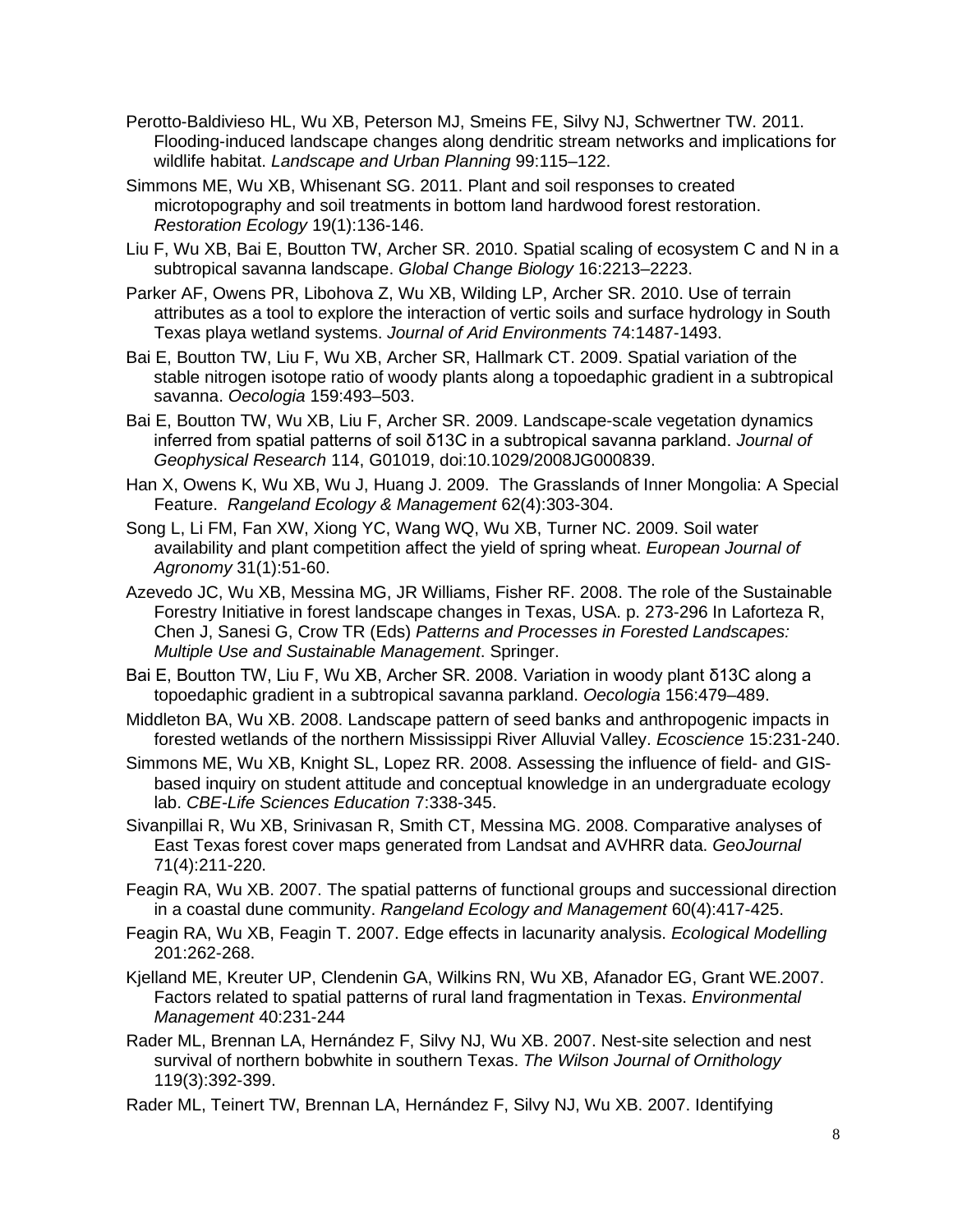predators and nest fates of bobwhites in southern Texas. *Journal of Wildlife Management*  71(5):1626-1630.

- Simmons ME, Wu XB, Whisenant SG. 2007. Bottomland hardwood forest species' responses to flooding regimes along an urbanization gradient. *Ecological Engineering* 29(3):223-231.
- Sivanpillai R, Srinivasan R, Smith CT, Messina MG, Wu XB. 2007. Estimating regional forest cover in east Texas using Advanced Very High Resolution Radiometer (AVHRR) data. *International Journal of Applied Earth Observation and Geoinformation* 9(1): 41-49.
- Wu XB, Liu F, Whisenant SG. 2007. Advances in restoration ecology. In: Wu J, Ge J, Han X, Yu Z, Zhang D (Eds.) *Lectures in Modern Ecology (III): Advances and Key Topics*. Higher Education Press (in Chinese).
- Azevedo JC, Wu XB, Messina MG, Fisher RF. 2006. Effects of the Sustainable Forestry Initiative on the quality, abundance, and configuration of wildlife habitats. *Journal of Sustainable Forestry* 23(1):37-65.
- Feagin RA, Wu XB. 2006. Spatial pattern and edge characteristics in restored terrace versus reference salt marshes in Galveston Bay. *Wetlands* 26(4): 1004–1011.
- Sivanpillai R, Smith CT, Srinivasan R, Messina MG, Wu XB. 2006. Estimation of managed loblolly pine stand age and density with Landsat ETM+ data. *Forest Ecology and Management* 223:247–254.
- Sui DZ, Wu XB. 2006. Changing patterns of residential segregation in a prismatic metropolis: A lacunarity-based study in Houston, 1980-2000. Environment and Planning B 33(4):559- 579.
- Azevedo JC, Wu XB, Messina MG, Fisher RF. 2005. Assessment of sustainability in intensively managed forested landscapes: A case study in east Texas. *Forest Science* 51(4):321-333.
- Feagin RA, Wu XB. 2005. An experimental approach for quantifying the spatial interactions of plants under different treatment conditions. *Ecoscience* 12(1):44-52.
- Feagin RA, Wu XB, Smeins FE, Whisenant SG, Grant WE. 2005. Individual versus community level processes and pattern formation in a model of sand dune plant succession. *Ecological Modelling* 183:435-449.
- Mitsch WJ, Wang N, Zhang L, Deal R, Wu XB, Zuwerink A. 2005. Using ecological indicators in a whole-ecosystem wetland experiment. p. 211-235, In: Jørgensen SE, Xu F-L, Costanza R (Eds.) *Handbook of Ecological Indicators for Assessment of Ecosystem Health*, CRC Press, Boca Raton, FL.
- Sivanpillai R, Smith CT, Srinivasan R, Messina MG, Wu XB. 2005. Estimating regional forest cover in East Texas using enhanced thematic mapper (ETM+) data. *Forest Ecology and Management* 218:342-352.
- Wu XB, Archer SR. 2005. Scale-dependent influence of topography-based hydrologic features on patterns of woody plant encroachment in savanna landscapes. *Landscape Ecology* 20(6):733-742.
- Zeng H, Sui DZ, Wu XB. 2005. Human disturbances of landscapes in protected areas: A case study of the Wolong Nature Reserve. *Ecological Research* 20(4):487-496.
- Zeng H, Wu XB. 2005. Utilities of edge-based metrics for studying landscape fragmentation. Computers, *Environment and Urban Systems* 29(2):159-178.
- Derner JD, Wu XB. 2004. Spatial patterns of light gaps in mesic grasslands: Implications for potential invasibilty. *Journal of Range Management* 56:393-398.
- Perotto-Baldivieso HL, Thurow TL, Smith CT, Fisher RF, Wu XB. 2004. GIS-based spatial analysis and modeling for landslide hazard assessment in steeplands, southern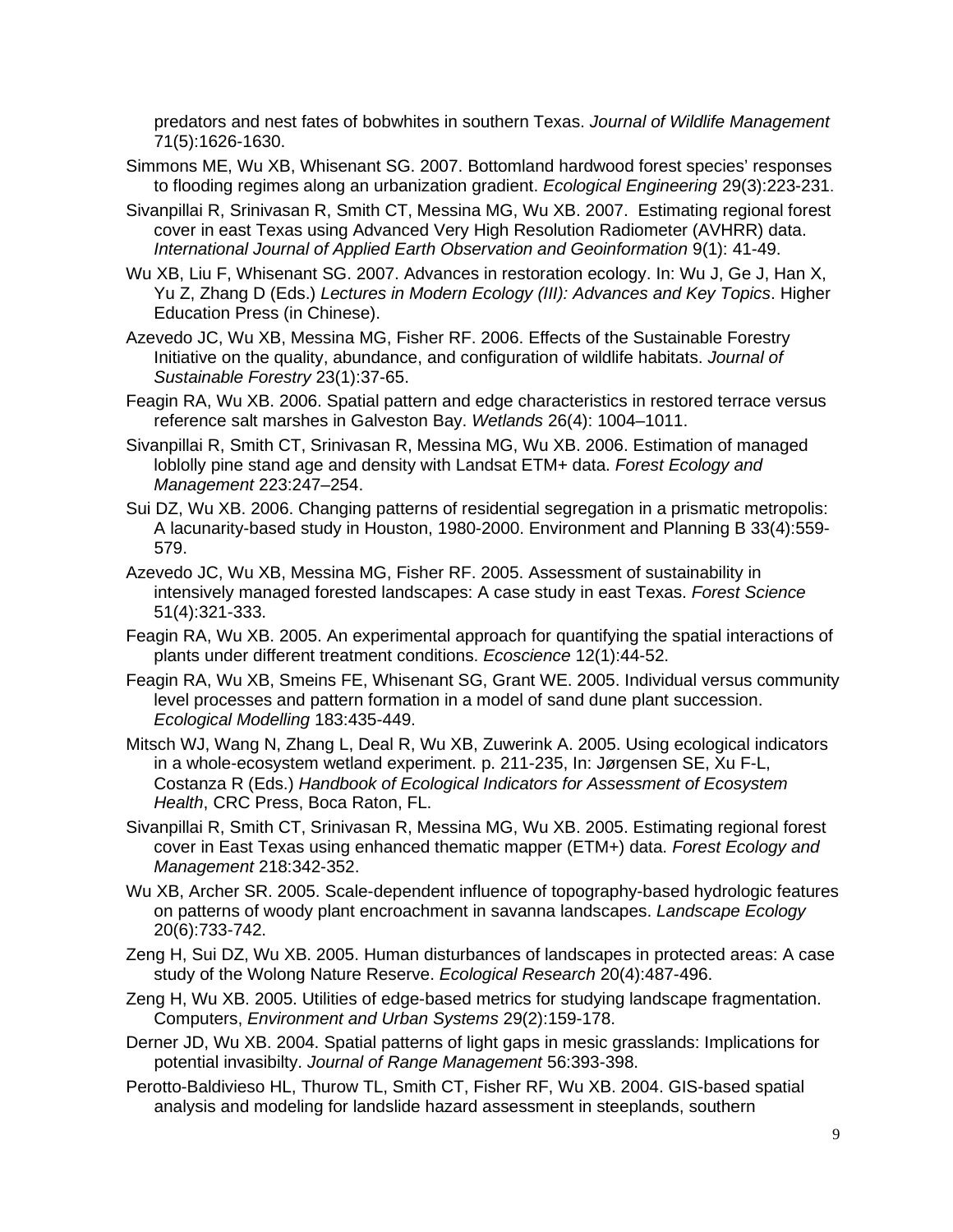Honduras. *Agriculture, Ecosystems & Environment* 103(1):165–176.

- Drees LR, Wilding LP, Owens PR, Wu XB, Perotto H, Sierra H. 2003. Steepland resources: Characteristics, stability and micromorphology. *Catena* 54(3):619-636.
- Heaton CB, Wu XB, Ansley RJ. 2003. Herbicide effects on vegetation spatial patterns in a mesquite savanna. *Journal of Range Management* 56(6):627-633.
- West NE, Wu XB. 2003. New alternatives for monitoring rangelands. *Rangelands* 25(1):24-26.
- Thurow TL, Thurow AP, Wu XB, Perotto H. 2002. How to target soil conservation investments in Honduras. *Choices* 17(3):20-25.
- Wu XB, Smeins FE, Slack RD. 2002. *Fundamentals of Ecology Laboratory Manua*l, Third Edition. Kendall/Hunt Publishing Company, Dubuque, Iowa. 139 pp.
- Ansley RJ, Wu XB, Kramp BA. 2001. Observation: Long-term increases in mesquite canopy cover in a North Texas savanna. *Journal of Range Management* 54(2):171-176.
- Bridges AS, Peterson MJ, Silvy NJ, Smeins FE, Wu XB. 2001. Differential influence of weather on regional quail abundance in Texas. *Journal of Wildlife Management* 65:10-18.
- Derner JD, Wu XB. 2001. Light distribution in mesic grasslands: Spatial patterns and temporal dynamics. *Applied Vegetation Science* 4:189-196.
- Ueckert DN, Phillips RA, Petersen JL, Wu XB, Waldron DF. 2001. Redberry juniper canopy cover dynamics on western Texas rangelands. *Journal of Range Management* 54(5): 603- 610.
- Wu XB, Redeker EJ, Thurow TL. 2001. Vegetation and water yield dynamics in an Edwards Plateau watershed. *Journal of Range Management* 54(2):98-105.
- Wu XB, Sui DZ. 2001. An initial exploration of a lacunarity-based segregation measure. *Environment and Planning B* 28(3):433-446.
- Mitsch WJ, Wu XB, Nairn RW, Wang N. 2000. To plant or not to plant: response from Mitsch et al. *BioScience* 50:188-190.
- Wu XB, Thurow TL, Whisenant SG. 2000. Fragmentation and changes in hydrologic function of tiger bush landscapes, southwest Niger. *Journal of Ecology* 88(5):790-800.
- Wu XB, Smeins FE. 2000. Multiple-scale habitat modeling approach for rare plants conservation. *Landscape and Urban Planning* 51(1):11-28.
- Koreny JS, Mitsch WJ, Bair ES, Wu XB. 1999. Regional and local hydrology of a created riparian wetland system. *Wetlands* 19(1):182-193.
- Qian K, Wu XB. 1999. Key issues for sustainable development of China. *Journal of State Property Studies* 99(6):52-54.
- Wu XB, McCormick JF, Busing RT. 1999. Growth pattern of *Picea rubens* prior to canopy recruitment. *Plant Ecology* 140:245-253.
- Mitsch WJ, Wu XB, Nairn RW, Weihe RE, Wang N, Deal R, Boucher CE. 1998. Creating and restoring wetlands: A whole-ecosystem experiment in self-design. *BioScience* 48(12):1019-1030.
- Redeker EJ, Thurow TL, Wu XB. 1998. Brush Management on the Cusenbary Draw Watershed: History and Ramifications. *Rangelands* 20(5):12-14.
- Wu XB, Mitsch WJ. 1998. Spatial and temporal patterns of algae in newly constructed freshwater wetlands. *Wetlands* 18(1):9-20.
- Mitsch WJ, Cronk JK, Wu XB, Nairn RW, Hey DL. 1995. Phosphorus retention in constructed freshwater riparian marshes. *Ecological Applications* 5(3):830-845.
- Mitsch WJ, Wu XB. 1995. Wetlands and global change. p 205-230, In: Lal R, Kimble J, Levine E, Steward BA (Eds) *Soil Management and Greenhouse Effect*. Lewis Publishers,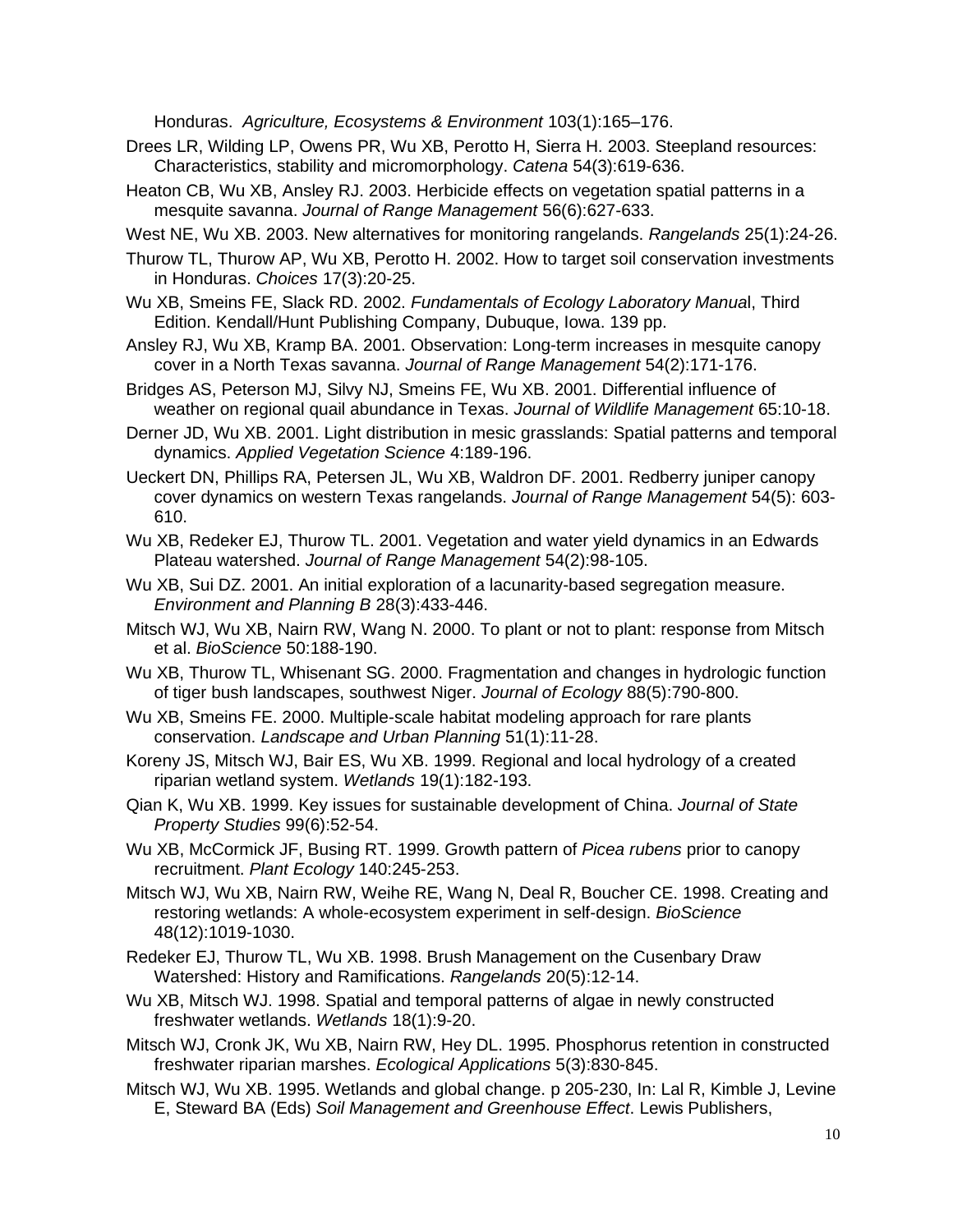Chelsea, Michigan.

Yan J, Zhang Y, Wu XB. 1993. Advances of ecological engineering in China. *Ecological Engineering* 2:193-215.

Busing RT, Wu XB. 1990. Size-specific mortality, growth, and structure of a Great Smoky Mountains red spruce population. *Canadian Journal of Forest Research* 20(2):206-210.

# **Abstracts**

Published 151 abstracts for conference presentations.

| <b>Conference</b>                               | # abstracts |
|-------------------------------------------------|-------------|
| <b>Ecological Society of America</b>            | 40          |
| Society for Range Management                    | 27          |
| American Geophysical Union                      | 8           |
| Society of Wetland Scientists                   |             |
| International Association for Landscape Ecology | 6           |
| American Educational Research Association       | 5           |
| Society for Ecological Restoration              |             |
| Other conferences                               | 54          |

#### **Invited Presentations**

Gave 85 invited talks on landscape ecology, restoration ecology, ecology education, and faculty professional development in teaching, at regional, national, and international professional conferences and academic institutions.

#### **Professional Activities:**

- Member of: NSF Committees of Visitors (COV) for 4 grant programs under NSF's Division of Undergraduate Education (2016); National Academies Committee on Barriers and Opportunities in Completing 2- and 4-Year STEM Degrees (2013-2016); Steering Committee of NSF-funded Faculty Developer Network for Undergraduate Biology (FDN-UBE) (2014-present); External Review Committee for Oregon State University Natural Resources Undergraduate Program (2016); External Review Committee for University of Puerto Rico Environmental Science Graduate Program (2016); External Review Committee for Lanzhou University Undergraduate Programs (2017).
- Chair, Asian Ecology Section of Ecological Society of America (ESA) (1997-1998); Co-Chair, International Affairs Committee (2006-2008) Society for Range Management (SRM); Member, Steering Committee of *Rangeland Ecology and Management* (2006- 2009); Member, Awards Committee of Ecology Society of America (2018-2021).
- Journal editorial board member: *Acta Prataculturae Sinica* (2015-present), *Ecological Processes* (2011-present; Associate Editor), *Chinese Journal of Applied Ecology* (1996 present), *Journal of Integrative Plant Biology* (2005-2007), *Ecological Engineering* (1997- 2007).
- Member of grant review panels: NSF (3); USDA (3); USEPA (5).
- Co-chair, Quality Enhancement Plan (QEP) committee for the decennial reaffirmation of accreditation of Texas A&M (2011-2012); Co-chair, Faculty Teaching and Learning Portal committee (2009-2014); Activity Leader, Roadmap workshops for early-career academics, TAMU ADVANCE program (2011-2014); Chair, Search Committee for Associate Dean of Faculties (2011); Chair, Search Committee for Department Head of Agricultural Leadership, Education & Communications (2018-19), Member of over 20 university-level committees.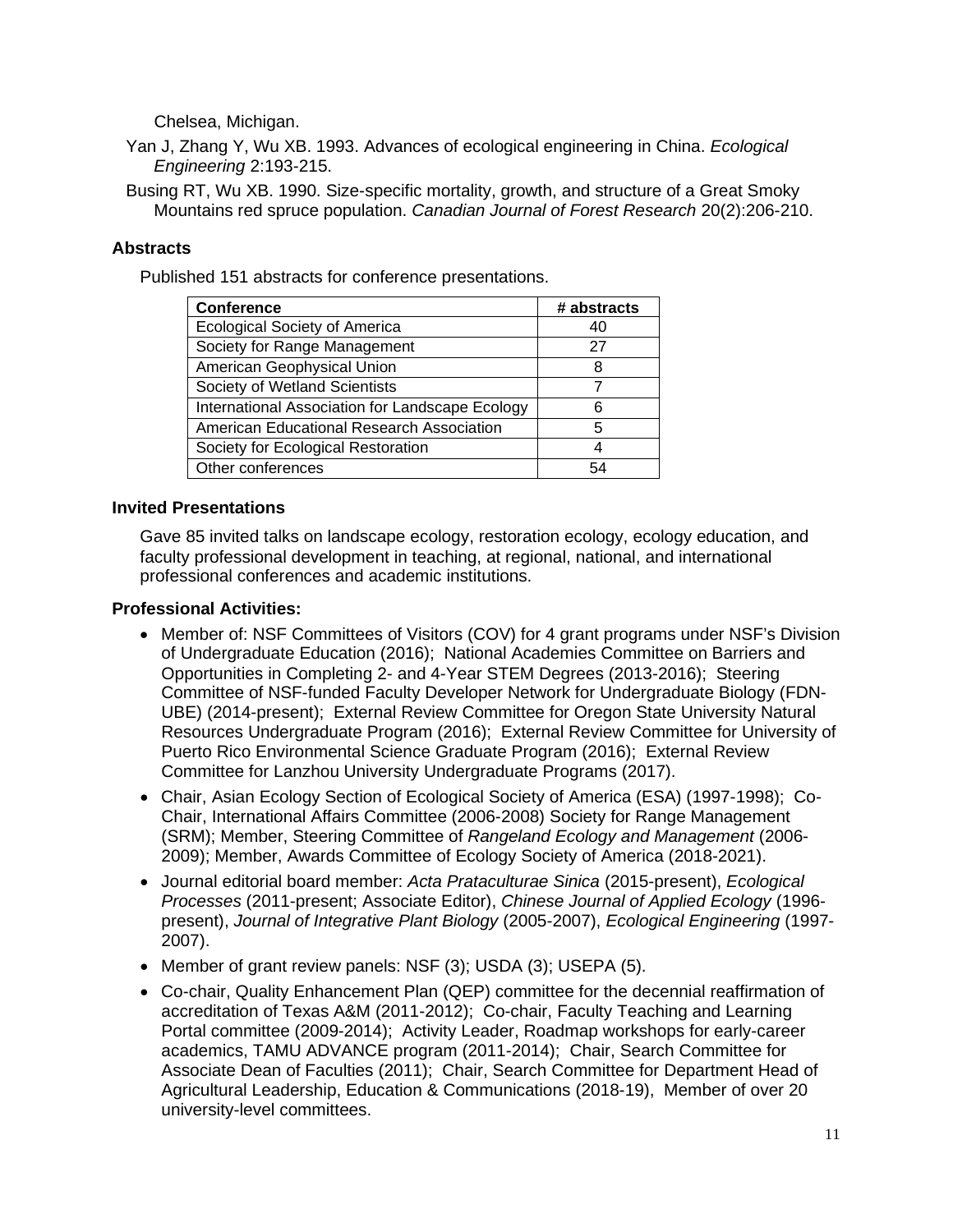• Chair, Tenure and Promotion Committee (2015-2019); Project Director (2007-2012), Sloan Minority PhD Program in Ecosystem Science and Management; Chair, Graduate Programs Committee of ESSM (2007-2009); Co-chair, Exploratory Committee for the merger of Departments of Rangeland Ecology and Management and Forest Science (2006); Chair, Committee for Development of BS degree program in Ecological Restoration (2004-2006), Member of 9 search committees.

# **Faculty Development Activities:**

- Conducted over 40 workshops (1-3 hour) on topics such as active and inquiry-based learning, engaging students with technology, blended learning, teaching large classes, peer review of teaching, decoding the discipline, habits and skills of successful new faculty, and strategies and tactics for recruiting to improve diversity and excellence.
- Served as a member of the Planning Committee (2009-2014) to design and facilitate the annual *Wakonse South Conference on College Teaching*.
- Conducted with C. Sandoval and J. August a 3-day workshop "*Advanced Training Program for Academic Administrators on Teaching and Learning*", Nov. 24-26, 2014, Nanjing, China.
- Conducted with V. Lee a 5-day workshop "*Academic Leadership in the Learning-centered University*", Aug. 4-8, 2014, Durham, NC.
- Conducted with B. Harmon a 2-day workshop "*Inquiry-based Approaches in Undergraduate Science Courses: Learning Science through Science Process*", May 13- 14, 2014, at *The Institute for Pedagogy in the Liberal Arts*, Oxford, GA.
- Conducted with V. Lee a 2.5-day workshop "*Teaching & Learning Workshop at Jazan University*", Feb. 10-12, 2013, Jazan, Saudi Arabia.
- Conducted with V. Lee a 5-day workshop "*Building a Culture of Teaching Excellence at Jazan University*", July 9-13, 2012, Ann Arbor, MI.

### **Selected Awards and Honors:**

- US Department of Agriculture National Award for Excellence in College and University Teaching in Food and Agricultural Sciences, 2018.
- Arthur and Wilhelmina Doré Thaman University Professor for Undergraduate Teaching Excellence, Texas A&M University, 2017.
- Dean's Award for Outstanding Achievement in Teaching, College of Agriculture and Life Sciences, Texas A&M University, 2017.
- Distinguished Achievement Awards for Teaching (University-Level), Association of Former Students of Texas A&M University, 2016.
- SEC Faculty Achievement Award, Southeastern Conference Universities, 2015.
- John Kincaid University Professor for Undergraduate Teaching Excellence, Texas A&M University, 2012.
- Presidential Professor for Teaching Excellence Award, Texas A&M University, 2009.
- Award for Innovative Excellence in Teaching, Learning, and Technology, the International Conference on College Teaching and Learning, 2009.
- Distinguished Achievement Awards for Teaching (College-Level), Association of Former Students of Texas A&M University, 2008.
- Dick Kleberg, Jr. Endowed Lectureship at the King Ranch Institute for Ranch Management, Texas A&M University-Kingsville, 2007
- Michael Breheny Prize for the Best Paper in *Environment and Planning* B, 2006.